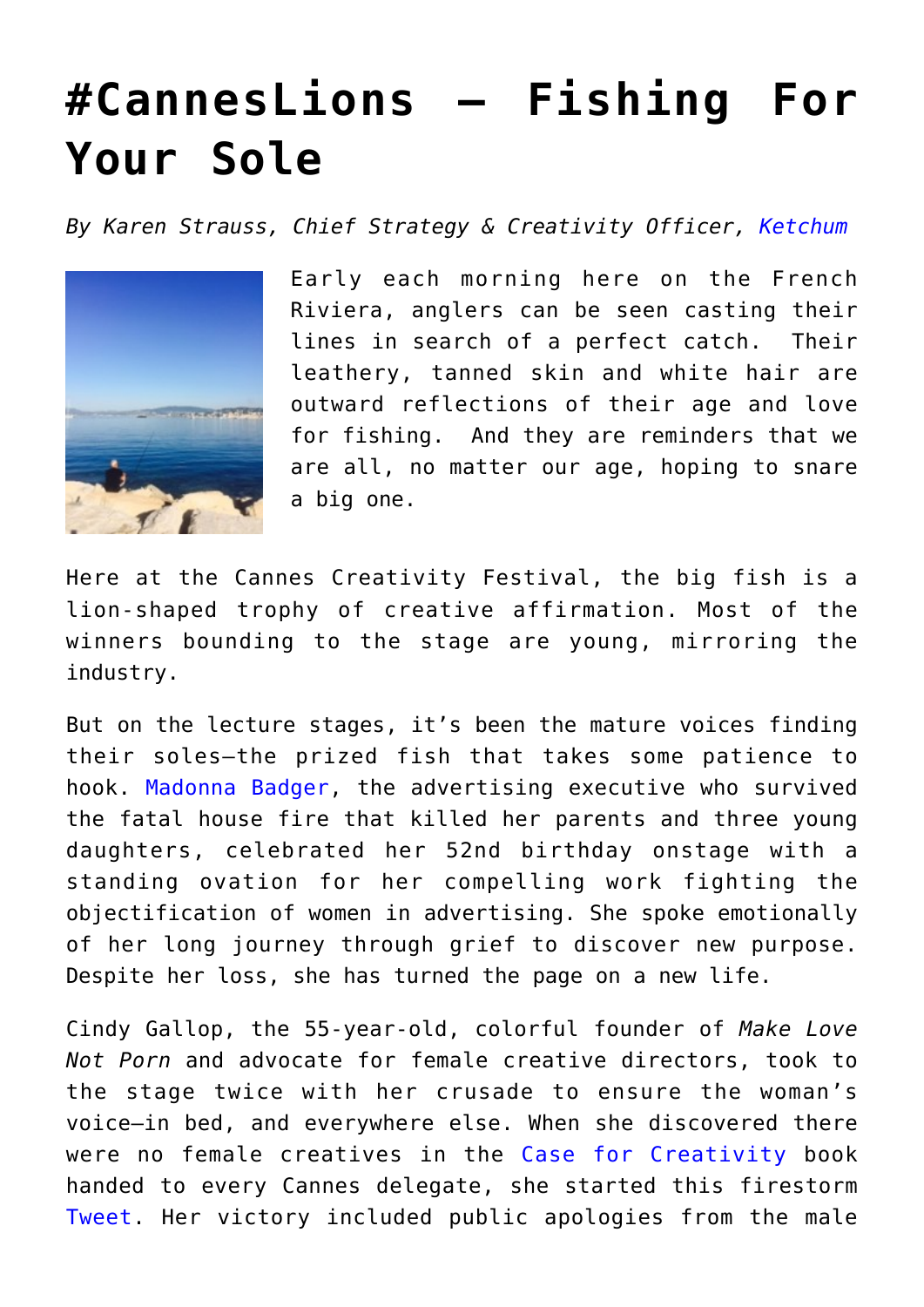establishment here. Cindy shines as a trailblazer.

Anderson Cooper, 49, in his stage interview of Anthony Bourdain, 59, got the biggest round of applause upon replaying the now famous moment when he called out Donald Trump for using the argument of a five-year-old in response to Trump saying he didn't start the attacks on Ted Cruz's wife. At the pinnacle of his CNN career, Cooper, and Bourdain for that matter, demonstrate a zeal for the "big get."



As the 55-year-old moderator of a Cannes stage panel called Content for the Ages—All of Them, I enjoyed shedding light on the pitfalls of ageist stereotyping. I shared Ketchum Brazil's social experiment, [Age Shamelessly,](https://www.ketchum.com/pfizer-age-shamelessly-case-film) which convincingly flips assumptions about how older people think and behave and how younger people do. It proved an excellent backdrop for convincing the crowd to shape and aim content toward shared passions instead of age, especially after every hand went up when asked whether they usually targeted Millennials and treated them as a monolithic bloc.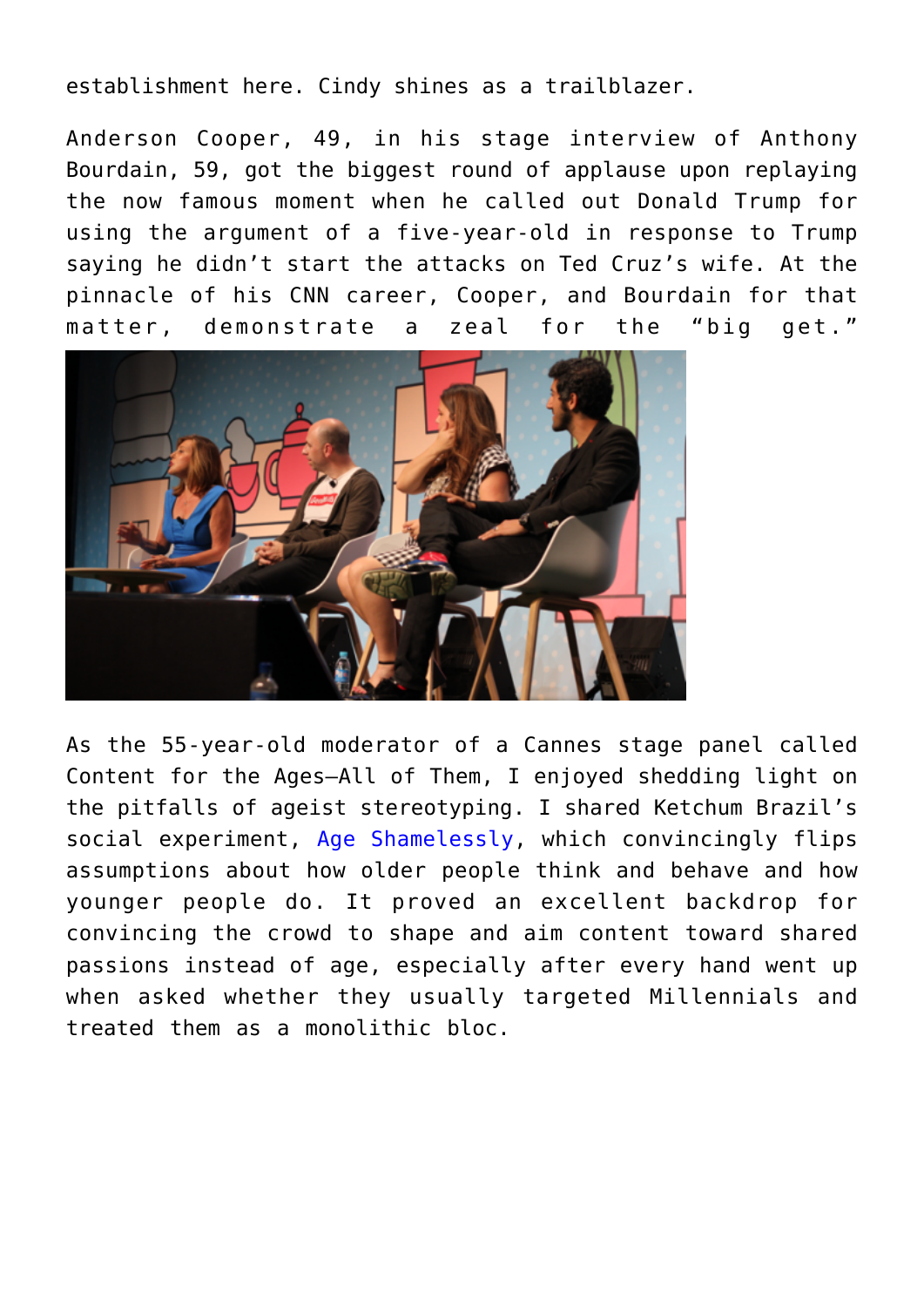

Panelist Adam Singolda, the founder and CEO of [Taboola](https://www.taboola.com/), the world's leading



content discovery platform, shared a case in point—the [Life](https://lifereimagined.aarp.org/home?mboxSession=1466701031692-605621) [Reimagined](https://lifereimagined.aarp.org/home?mboxSession=1466701031692-605621) campaign for AARP. By offering "age-agnostic" content about finding love and changing careers, the one-time retirement association taps universal truths to engage people of all ages. Panelists Rachel Schectman of [STORY](https://thisisstory.com/) and Michael Fanuele, Chief Creative Officer of [General Mills](https://www.generalmills.com/) (\*client), also shared work that succeeded by engaging through passion, not age.

And what do the fishermen teach us? Casting about, they follow their passion, angling for the big catch. They are focused, determined, and starting over each day. A strong argument for age-agnostic marketing.

*Remember to check out Ketchum.com's Cannes [social hub](https://www.ketchum.com/cannes-social-2016) for the latest from the festival and join the conversation with [#KetchumCannes](https://twitter.com/search?q=%23KetchumCannes&src=typd&vertical=default&f=tweets).*

*[About the Author: K](https://www.amazon.com/Marketing-Millennial-Woman-Arnof-Fishman/dp/0692472398/ref=sr_1_1?s=books&ie=UTF8&qid=1458573763&sr=1-1&keywords=marketing+to+the+millennial+woman)aren loves winning trophies for clients, believing awards affirm how much strategy and creativity matter. As Ketchum's chief strategy and creativity officer, as well as co-lead of Ketchum's 50+ specialty, she is an evangelist for courage and creativity in communication, and she ensures strategic discipline and creative liberation for the firm's global network of planners. Her devotion to studying human behavior, crowdsourcing creative ideas and working across silos have contributed to Ketchum winning more awards for clients than any other PR firm. Some of her*